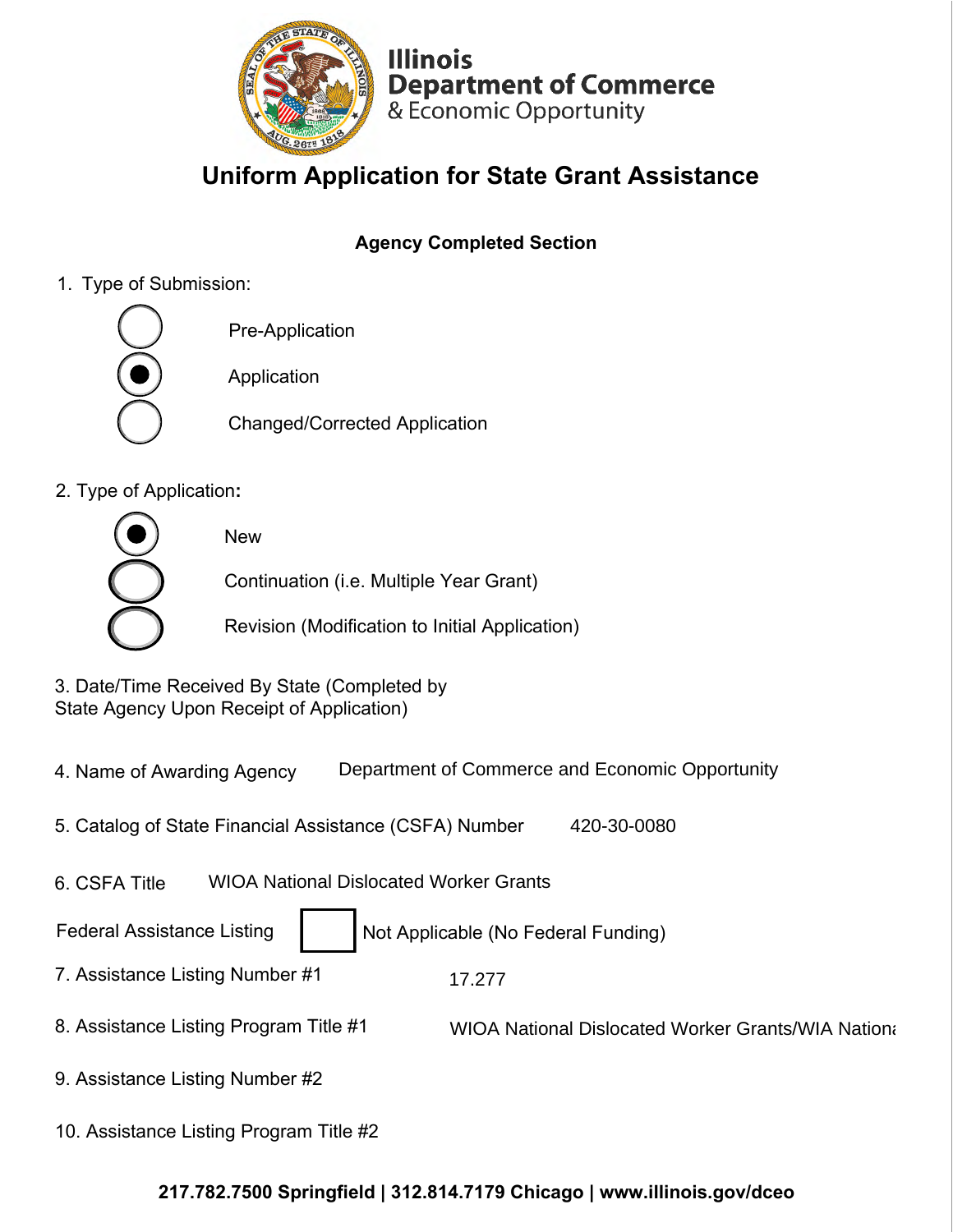Additional Assistance Listing Number, if required

Additional Assistance Listing Program Title, if required

Funding Opportunity Information

11. Funding Opportunity Number

ETA-TEGL-25-20

12. Funding Opportunity Title

Career (Comprehensive and Accessible Employment through Equitable Employment Recovery) National

Competition Identification  $\|\blacktriangledown\|$  Not Applicable



13. Competition Identification Number

14. Competition Identification Title

Not Applicable

### **Applicant Completed Section**

|  | Applicant Information |
|--|-----------------------|
|  |                       |

- 15. Legal Name
- 16. Common Name (DBA)

17. Employer/Taxpayer Identification Number (EIN, TIN)

- 18. Organizational DUNS Number
- 19. SAM Cage Code
- 20. Business Address

**City** 

**State** 

**County** 

 $Zip + 4$ 

Applicant's Information

21. Department Name

22. Division Name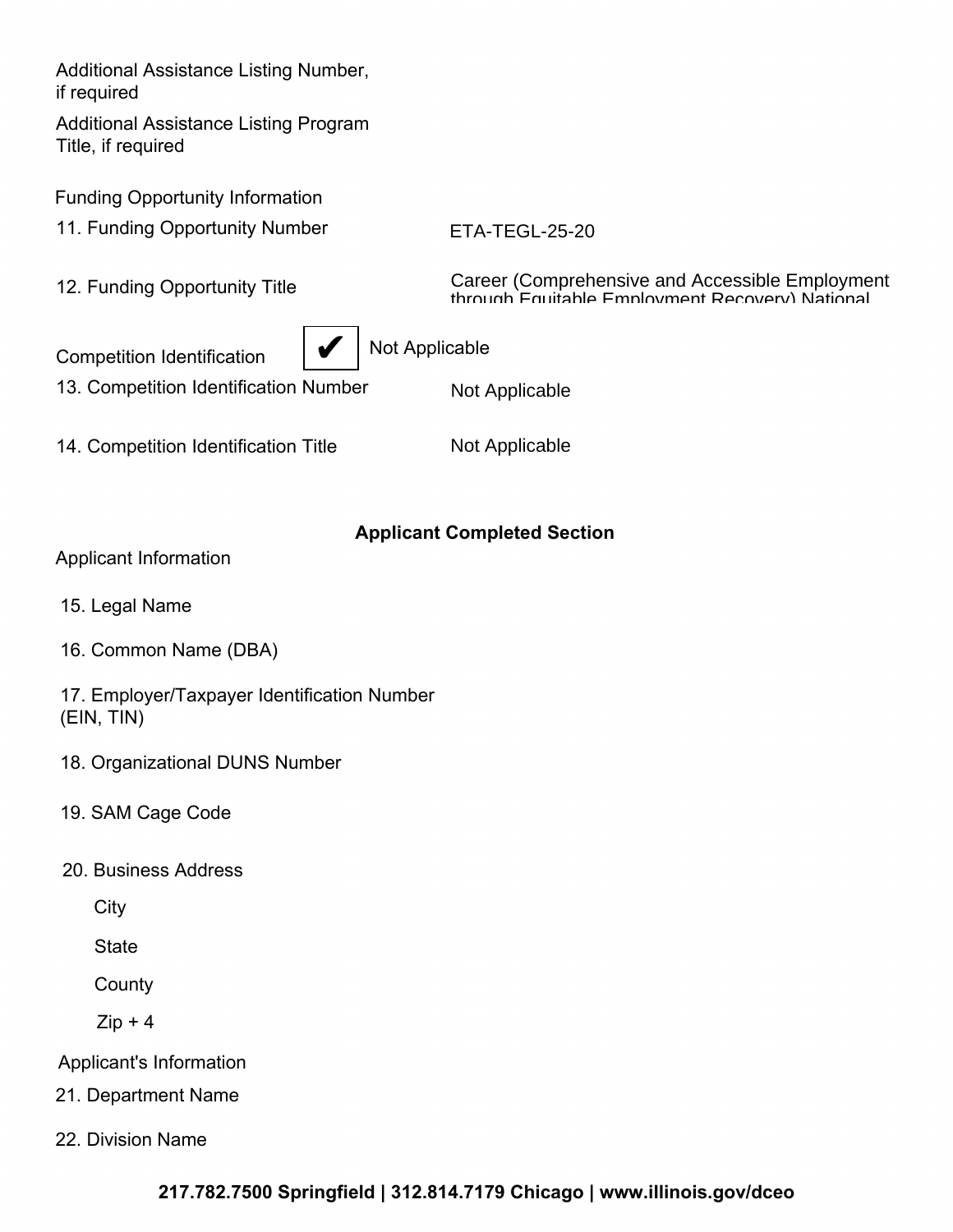Applicant's Name and Contact Information for Person to be Contacted for *Program/Project* Matters Involving This Application

- 23. First Name
- 24. Last Name
- 25. Suffix
- 26. Title
- 27. Organizational Affiliation
- 28. Telephone Number
- 29. Fax Number
- 30. Email Address

Applicant's Name and Contact Information for Person to be Contacted for *Business/Administrative Office* Matters Involving This Application

- 31. First Name
- 32. Last Name
- 33. Suffix
- 34. Title
- 35. Organizational Affilliation
- 36. Telephone Number
- 37. Fax Number
- 38. Email Address

Areas Affected

39. Areas Affected by the Project (cities, counties, state-wide)

40. Legislative and Congressional Districts of Applicant

41. Legislative and Congressional Districts of Program/Project